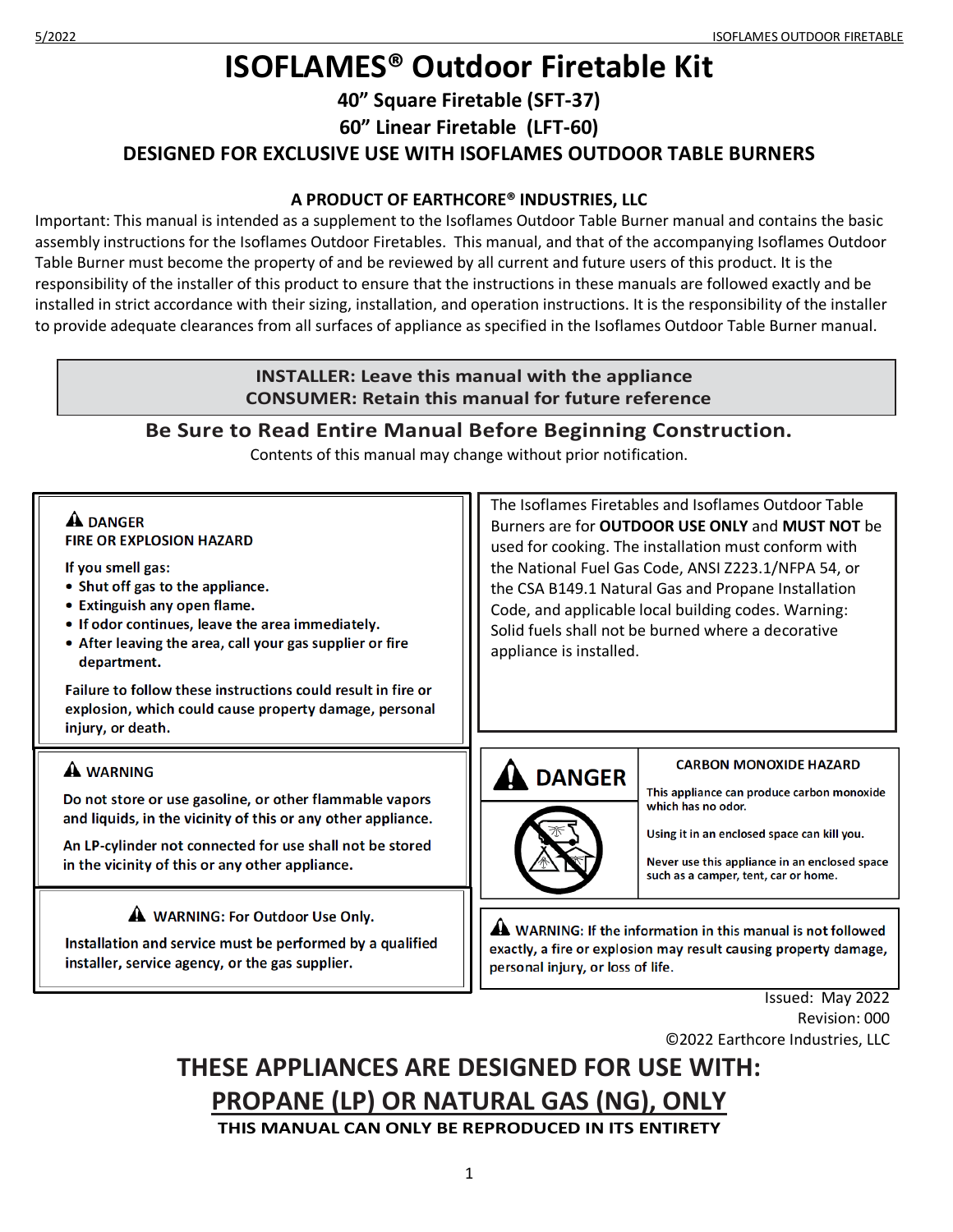### **40" Square Firetable (SFT-37) with 18" Square Table Burner (ISF18STB)**

The 40" Square Firetable is constructed with the Isokern Isopanels supplied with the kit and requires only a few simple cuts applied in the field using a circular saw with diamond-blade. The illustrations shown below assume a hard-piped gas supply is brought to the unit, however the Isopanels are easily modified to accept an aftermarket propane tank access door (20lb tank).

- IMPORTANT: Unit weight without finish material is 575 pounds. Ensure the area where the unit is placed is engineered to withstand the weight of the Firetable as well as the weight of any finish material applied.
- IMPORTANT: Apply Earthcore Adhesive to all mating faces of the Isopanels and arrange them into the configuration shown below. The Isoclips that are included in your kit may be used to help align the Isokern components.
- Once aligned and flush, secure the Isoclips to the Isopanels using Tapcon screws.
- Set a bed of Earthcore Adhesive on the top of the walls and set the 40" Square Table-Top(s) into place.
- Insert the Isoflames Square burner in the opening in the Square Table-Top. Ensure the instructions included with the Isoflames Square Table Burner are followed exactly and that the burner is installed in strict accordance with its sizing, installation, and operation instructions. It is the responsibility of the installer to provide adequate clearances from all surfaces of appliance as specified in the Isoflames Table Burner manual.

| 40" Square Firetable (SFT-37) |     |                                   |  |  |
|-------------------------------|-----|-----------------------------------|--|--|
| Item                          | Qty | Description                       |  |  |
|                               | 4   | Isopanel                          |  |  |
|                               |     | 40" Square Table Top              |  |  |
|                               |     | Isoflames 18" Square Table Burner |  |  |
|                               | 4   | Isokern 90 deg. clip              |  |  |

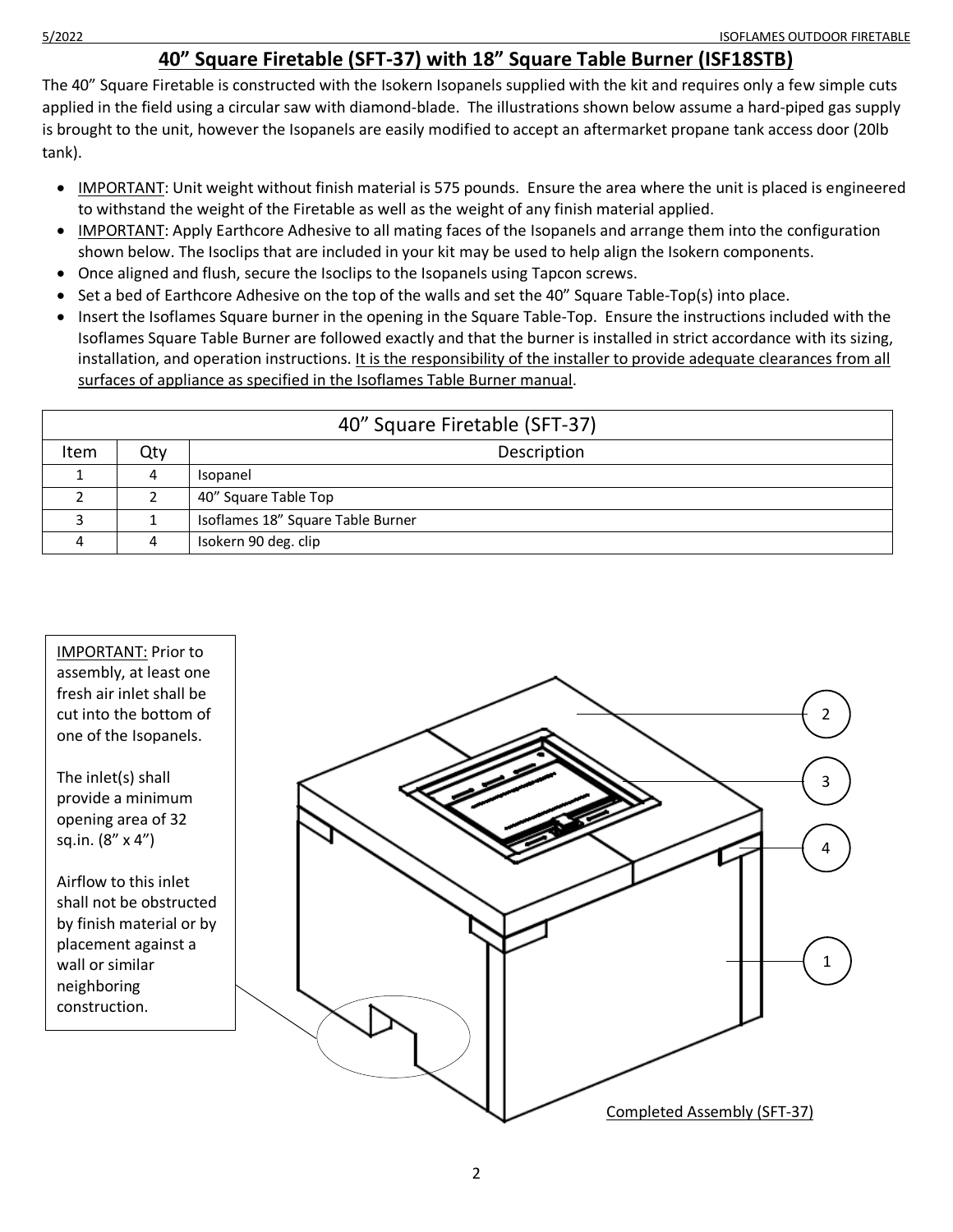# **40" Square Firetable (SFT-37) Cut-Sheet (cuts applied in field)**





40" Square Table Top Qty: 2



Isoflames 18" Square Table Burner Qty:1



Isokern 90 deg. clip Qty: 4

IMPORTANT: Prior to assembly, at least one fresh air inlet shall be cut into the bottom of one of the Isopanels.

The inlet(s) shall provide a minimum opening area of 32 sq.in. (8" x 4")

Airflow to this inlet shall not be obstructed by finish material or by placement against a wall or similar neighboring construction.

| 40" Square Firetable (SFT-37) |     |                                   |  |  |
|-------------------------------|-----|-----------------------------------|--|--|
| Item                          | Qtv | Description                       |  |  |
|                               |     | Isopanel                          |  |  |
| $\mathcal{P}$                 |     | 40" Square Table-Top              |  |  |
| З                             |     | Isoflames 18" Square Table Burner |  |  |
|                               |     | Isokern 90 deg. clip              |  |  |



Exploded Assembly (SFT-37)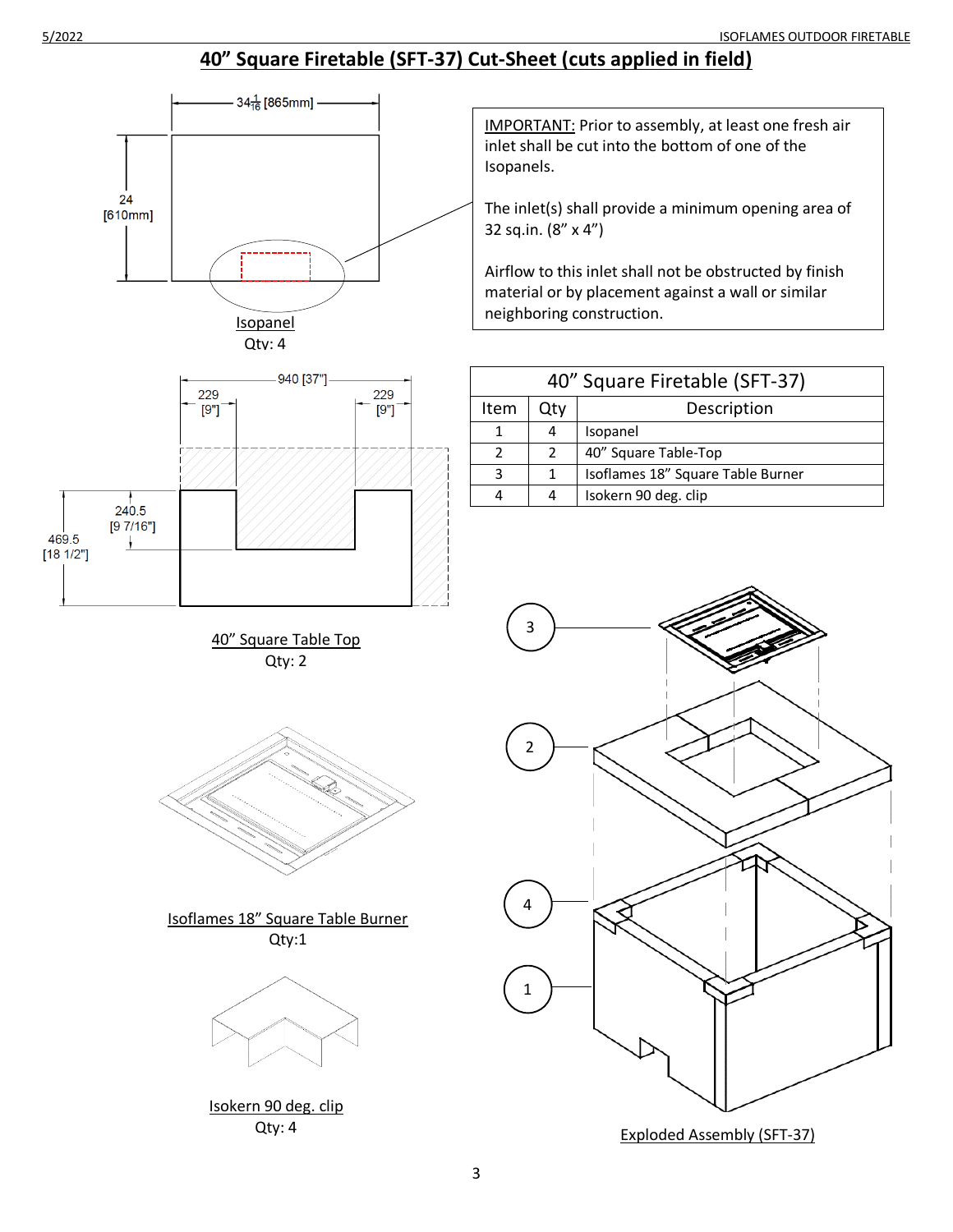## **60" Linear Firetable (LFT-60) and 48" Linear Table Burner (ISF48LTB)**

The 60" Linear Firetable is constructed with the Isokern Isopanels supplied with the kit and requires only a few simple cuts applied in the field using a circular saw with diamond-blade. The illustrations shown below assume a hard-piped gas supply is brought to the unit, however the Isopanels are easily modified to accept an aftermarket propane tank access door (20lb tank).

- IMPORTANT: Unit weight without finish material is 675 pounds. Ensure the area where the unit is placed is engineered to withstand the weight of the Firetable as well as the weight of any finish material applied.
- IMPORTANT: Apply Earthcore Adhesive to all mating faces of the Isopanels and arrange into the configuration shown below. The Isoclips that are included in your kit may be used to help align the Isokern components.
- Once aligned and flush, secure the Isoclips to the Isopanels using Tapcon screws.
- Set a bed of Earthcore Adhesive on the top of the walls and set the Linear Table-Tops into place.
- Insert the Isoflames 48" Linear Table Burner in the opening in the Linear Table-Top. Ensure the instructions included with the Isoflames 48" Linear Table Burner are followed exactly and that the burner is installed in strict accordance with its sizing, installation, and operation instructions. It is the responsibility of the installer to provide adequate clearances from all surfaces of appliance as specified in the Isoflames Table Burner manual.

| 60" Linear Fire-table (LFT-60) |     |                                   |  |  |
|--------------------------------|-----|-----------------------------------|--|--|
| Item                           | Qty | Description                       |  |  |
|                                |     | Isopanel                          |  |  |
|                                |     | Isopanel-Short                    |  |  |
|                                |     | Isopanel-Center/End               |  |  |
| $\Lambda$                      |     | Linear Table-Top                  |  |  |
|                                |     | Isoflames 48" Linear Table Burner |  |  |
| 6                              | 4   | Isokern 90 deg. clip              |  |  |
|                                |     | Isokern "T" clip                  |  |  |

IMPORTANT: Prior to assembly, fresh air inlets shall be cut into the bottom of the Isopanel-Center/ End components that are located at the center and ends of the unit.

Each inlet(s) shall provide a minimum opening area of 32 sq.in. (8" x 4")

Airflow to these inlets shall not be obstructed by finish material or by placement against a wall or similar neighboring construction.

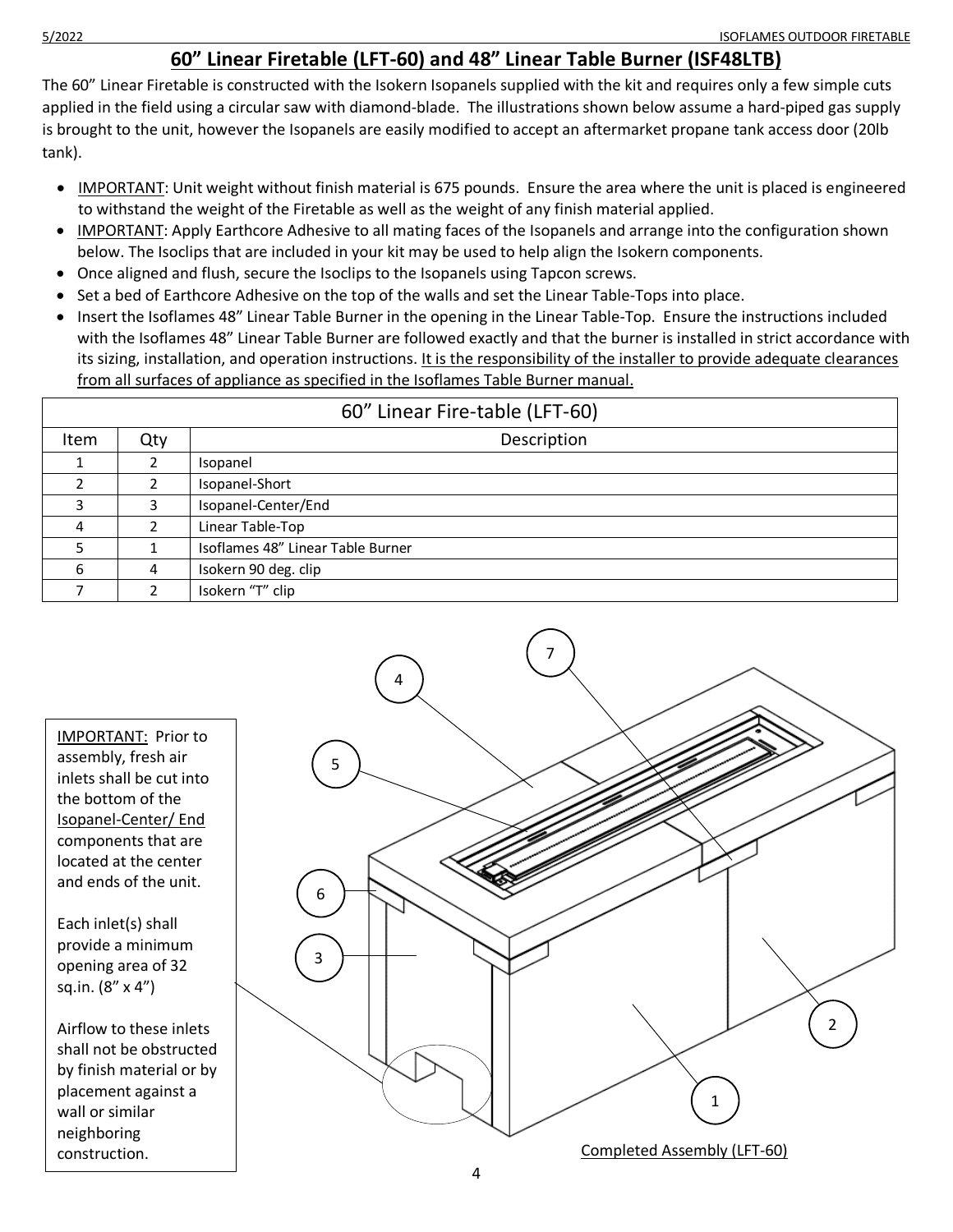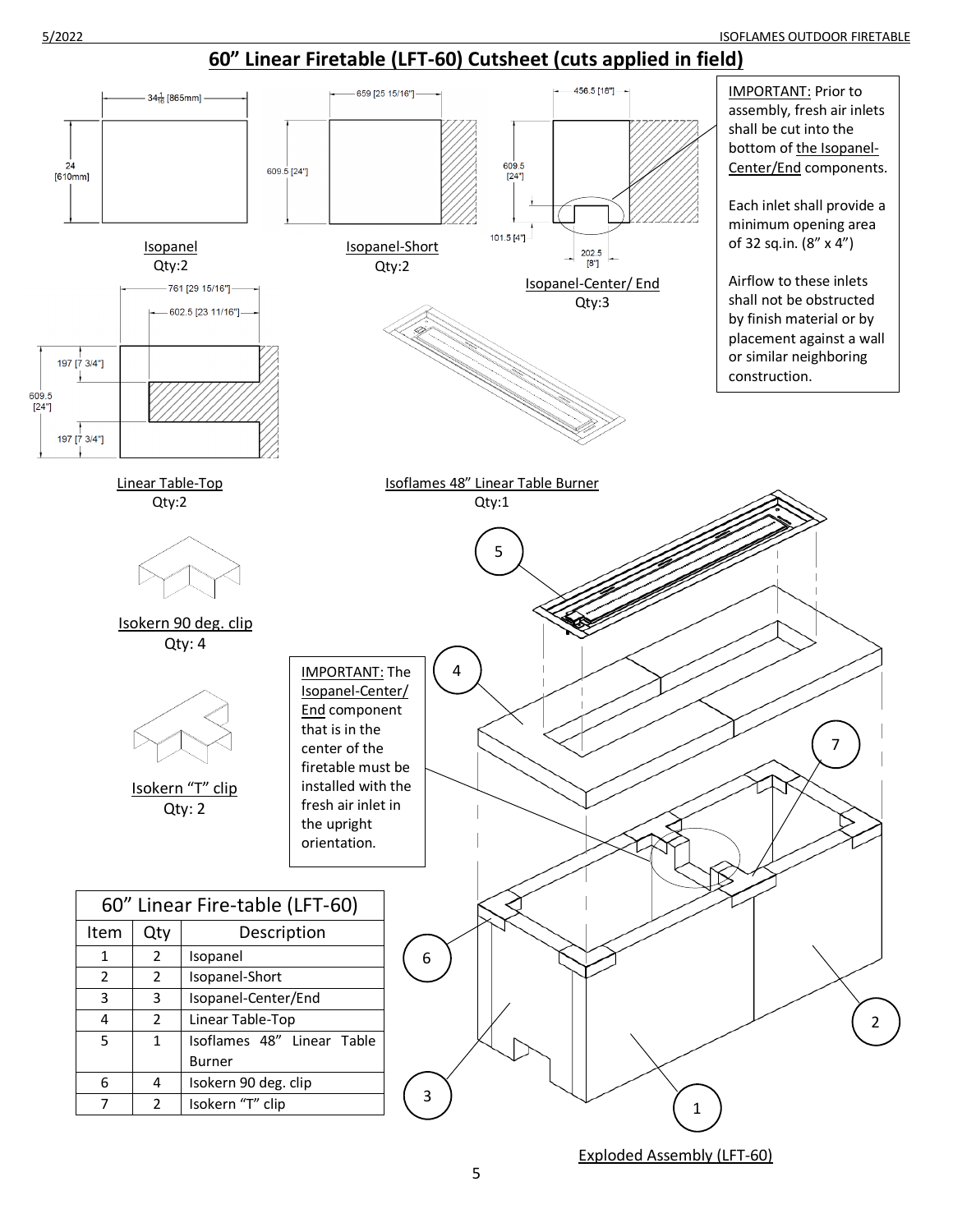| <b>Project Notes</b> |  |  |  |  |
|----------------------|--|--|--|--|
|                      |  |  |  |  |
|                      |  |  |  |  |
|                      |  |  |  |  |
|                      |  |  |  |  |
|                      |  |  |  |  |
|                      |  |  |  |  |
|                      |  |  |  |  |
|                      |  |  |  |  |
|                      |  |  |  |  |
|                      |  |  |  |  |
|                      |  |  |  |  |
|                      |  |  |  |  |
|                      |  |  |  |  |
|                      |  |  |  |  |
|                      |  |  |  |  |
|                      |  |  |  |  |
|                      |  |  |  |  |
|                      |  |  |  |  |
|                      |  |  |  |  |
|                      |  |  |  |  |
|                      |  |  |  |  |
|                      |  |  |  |  |
|                      |  |  |  |  |
|                      |  |  |  |  |
|                      |  |  |  |  |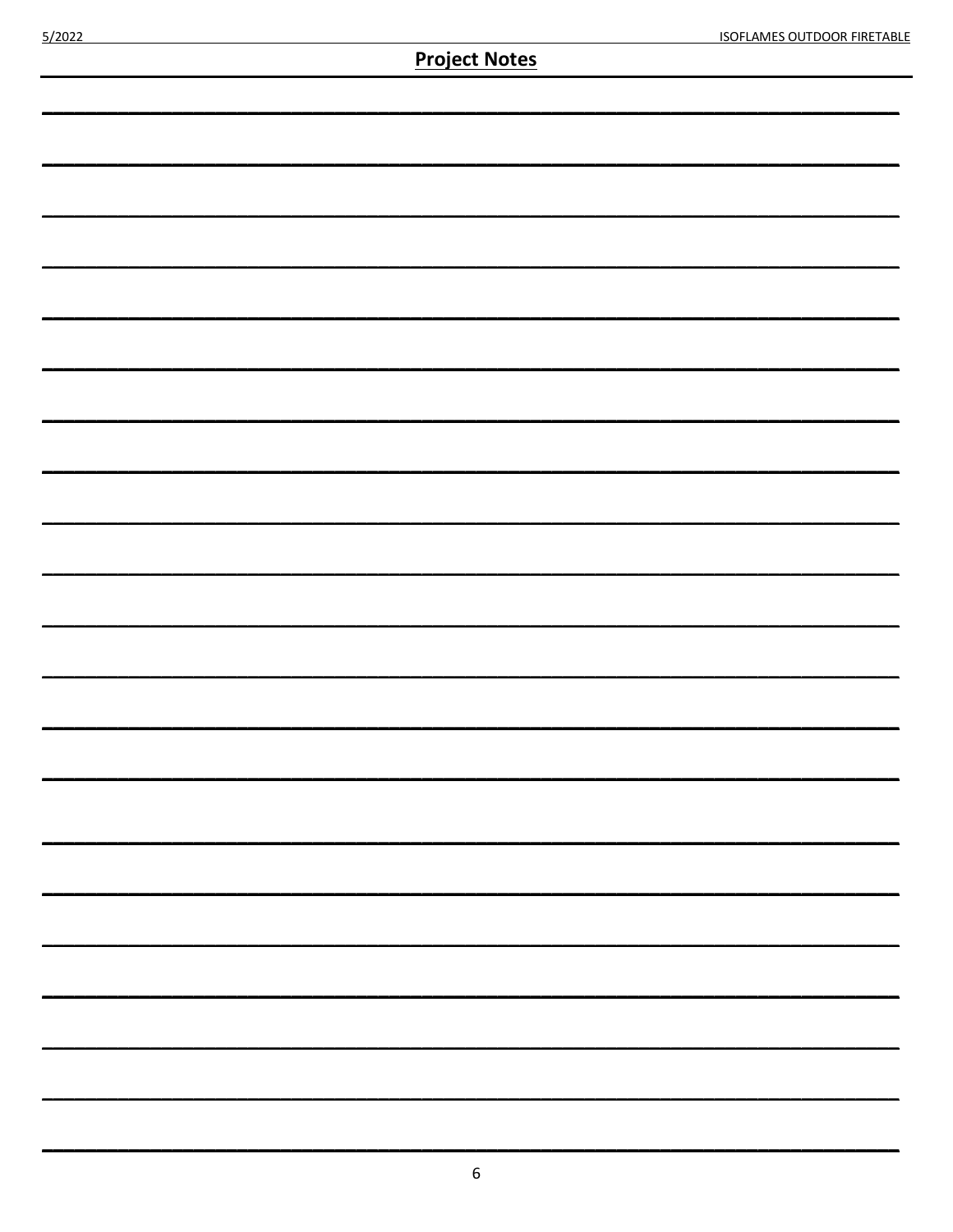**Project Notes**